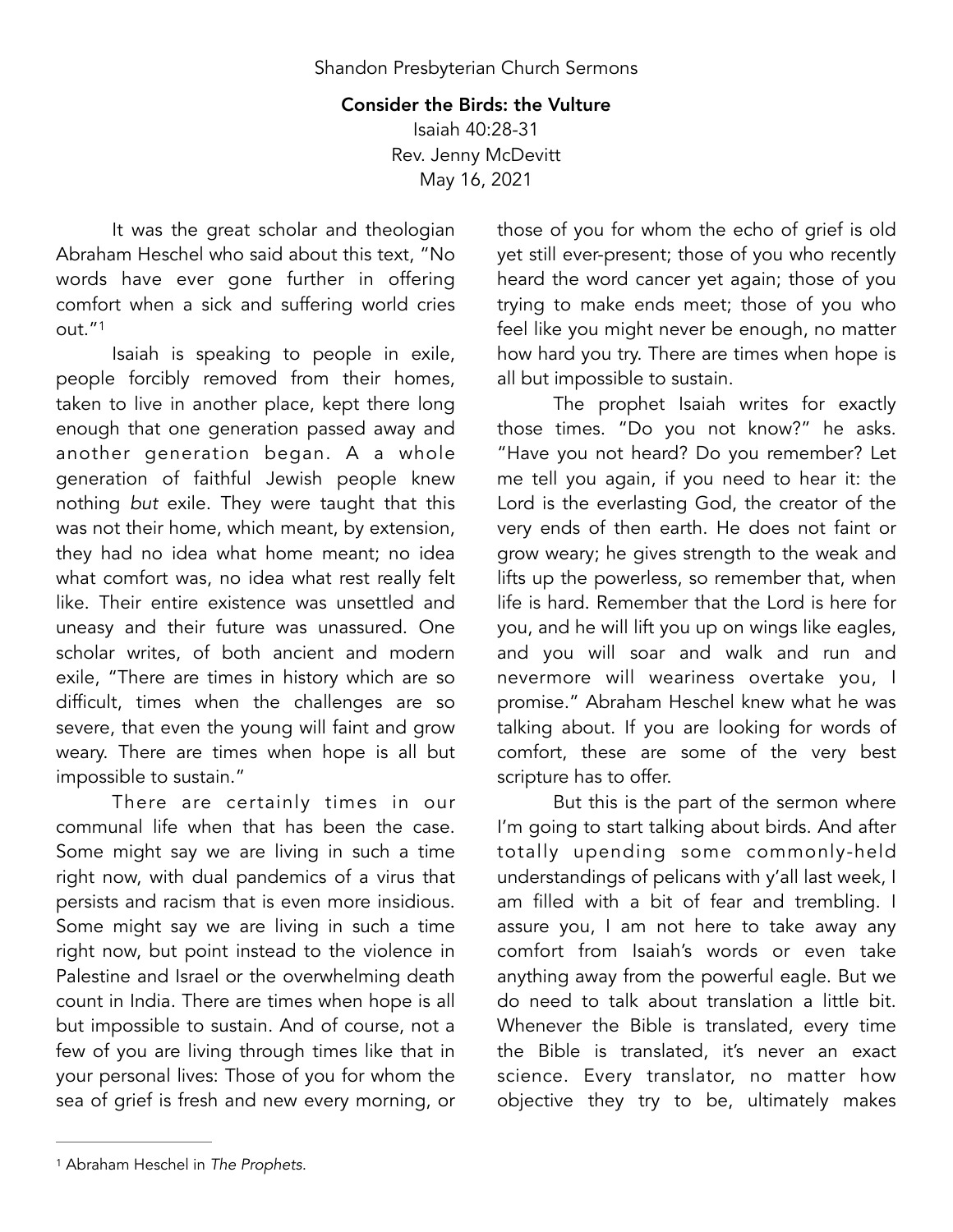choices about one word over another.

Some of you have heard me say this before. The best way I know to illustrate this is to invite you to write down some letters. (Seriously, grab a piece of paper and a pencil.) Here you go — GODISNOWHERE. No spaces in between, no punctuation, because that's how scripture was originally written. GODISNOWHERE. No spaces between words, no punctuation, just an unending stream of letters. So tell me. What does it say? You've figured this out already, right? It says: God Is Now Here. Except it also says: God Is Nowhere. Both translations are technically correct, but they mean two dramatically different things. So the technical work of translating is one thing, but there is an art to it, too. It's objective, until it's subjective.

One of the most remarkable times this shows up in actual scripture is the last chapter of the Gospel of Matthew. Chapter 28 verse 17 reads, "When they saw him, [referring to the resurrected Jesus], they worshipped him, but some doubted." In Greek, the sentence literally says, "When they saw, they worshipped and they doubted." In the Greek, everyone worships and everyone doubts. But our English translators changed it. And when asked why, the primary translator said, "Well, it didn't make much sense. People can't worship and doubt at the same time." Clearly, the translator was not Presbyterian; we've been managing that for awhile now. Sometimes, well-meaning translators make choices that shape the way we understand a text.

There is a little bit of that happening in our text from Isaiah today. The text says, "Those who wait on the Lord shall renew their strength. They shall mount up on wings like eagles." The word "eagle" in Hebrew is "nesher." And if you look up "nesher" in the most introductory, biblical Hebrew dictionary, you'll find that the primary meaning of "nesher"

is vulture.

And just like that, you feel for the translators, right? "They shall mount up on wings like vultures" sounds … like something we'd rather not do, thank you very much. *Of course* they reached for another large bird with big wings. One that inspires a little more confidence. Translators apparently said our modern understanding of vultures would get in the way of communicating the truth of God's provision and protection. They've got a point.

I'm going to try and put all this delicately, even though there's nothing delicate about a vulture. Vultures eat dead things. And they're ugly. Their heads are disproportionately small compared to their bodies, and they are mostly bald, so that their feathers don't get in the way of their feasting. If you were to startle a vulture, it would protect itself by showing you what it had most recently eaten in a rather forceful way. And when vultures come across a meal, which is to say, a carcass, they eat until the job is done, meaning they are too heavy to fly right away. So they sit and wait and grunt while they digest, because they don't know how to sing. And last but not least, a group of vultures is not called a flock. It's called a wake. Of course it is.[2](#page-1-0)

<span id="page-1-1"></span>Everything about vultures reminds us of death. Vultures don't ever cause death, though. That's worth remembering. They deal with the aftermath of death. They deal with all the things we don't even want to think about much less face and they don't even flinch. Vultures consume the worst the world has to offer. Literally. They can digest bacteria that would seriously hurt any other creature that were to come upon it, including humans. But they are not built to kill — their feet and their beaks are so weak, compared to other creatures, they couldn't do much damage to anything living. They don't cause death. They destroy death.

That's pretty close to what we say about

<span id="page-1-0"></span>These, and most facts about vultures presented in this sermon, come from Debbie Blue's book, *Consider the Birds*. [2](#page-1-1)